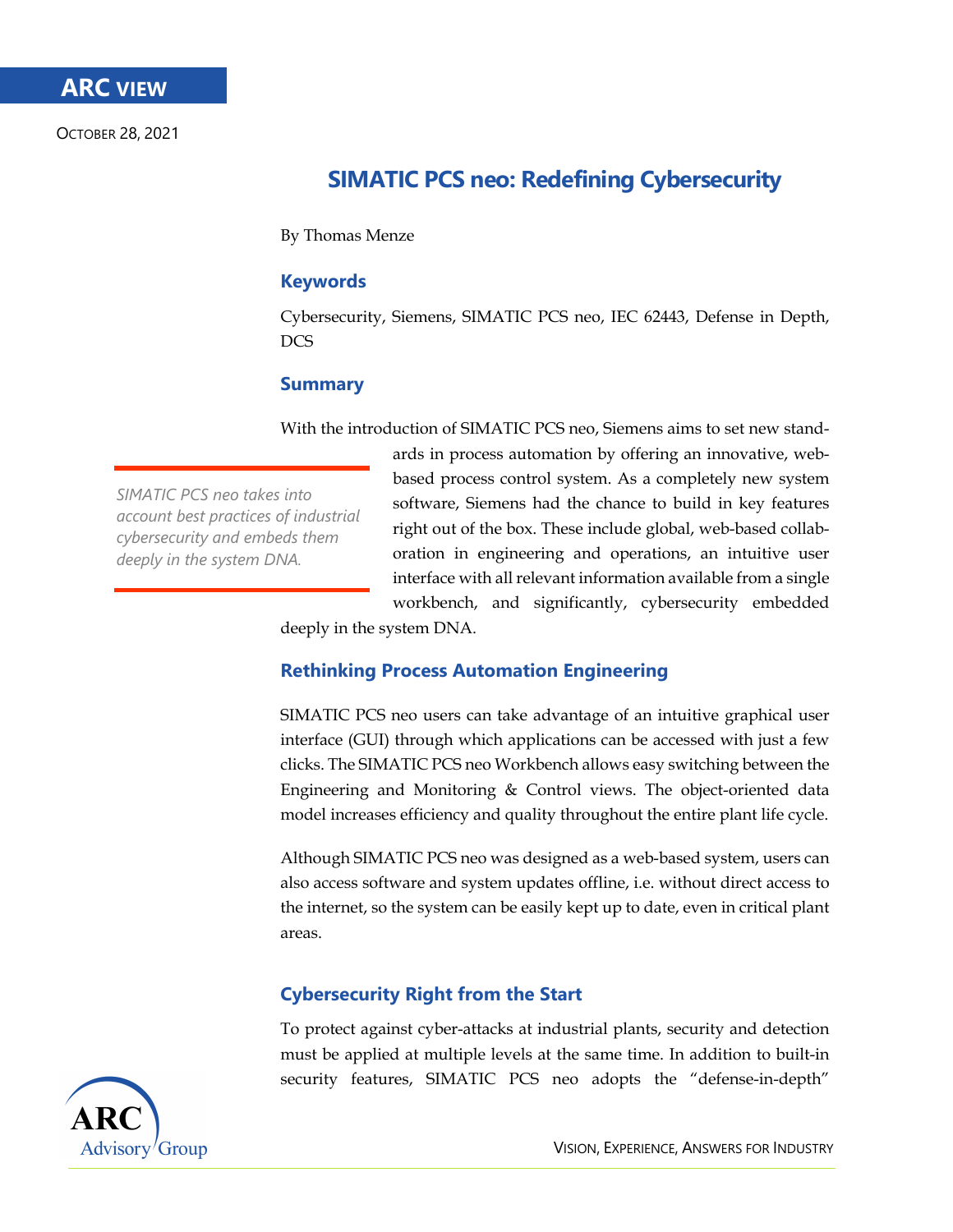approach, a comprehensive protection strategy based on recommendations from IEC 62443, the global standard for security and industrial automation.

#### **Defense-in-Depth**

Defense-in-depth addresses plant security, network security, and system integrity. Implementing a variety of security measures in these areas makes it more difficult for attackers to breach a system. It is important to recognize that once plant network and security system strategies are implemented at startup, they cannot be forgotten. Organizations must constantly update their cybersecurity strategies throughout the entire service life of their plants.



**The SIMATIC PCS neo Architecture Enables Physical Access Protection to Be Realized in an Optimal Way**

SIMATIC PCS neo's server-client architecture with web-based access makes it possible to protect physical access to critical data and systems. Critical components like servers and controllers are in separate, locked control cabinets and physically accessible lean clients do not contain any sensitive data. Access by employees to the system components can be limited to specific users.

### **System Integrity**

The integrated "security by default" of SIMATIC PCS neo ensures that functions are securely preconfigured according to the Charter of Trust, principles 3. This means that the essential cybersecurity measures were deeply integrated into the system concept right from the start.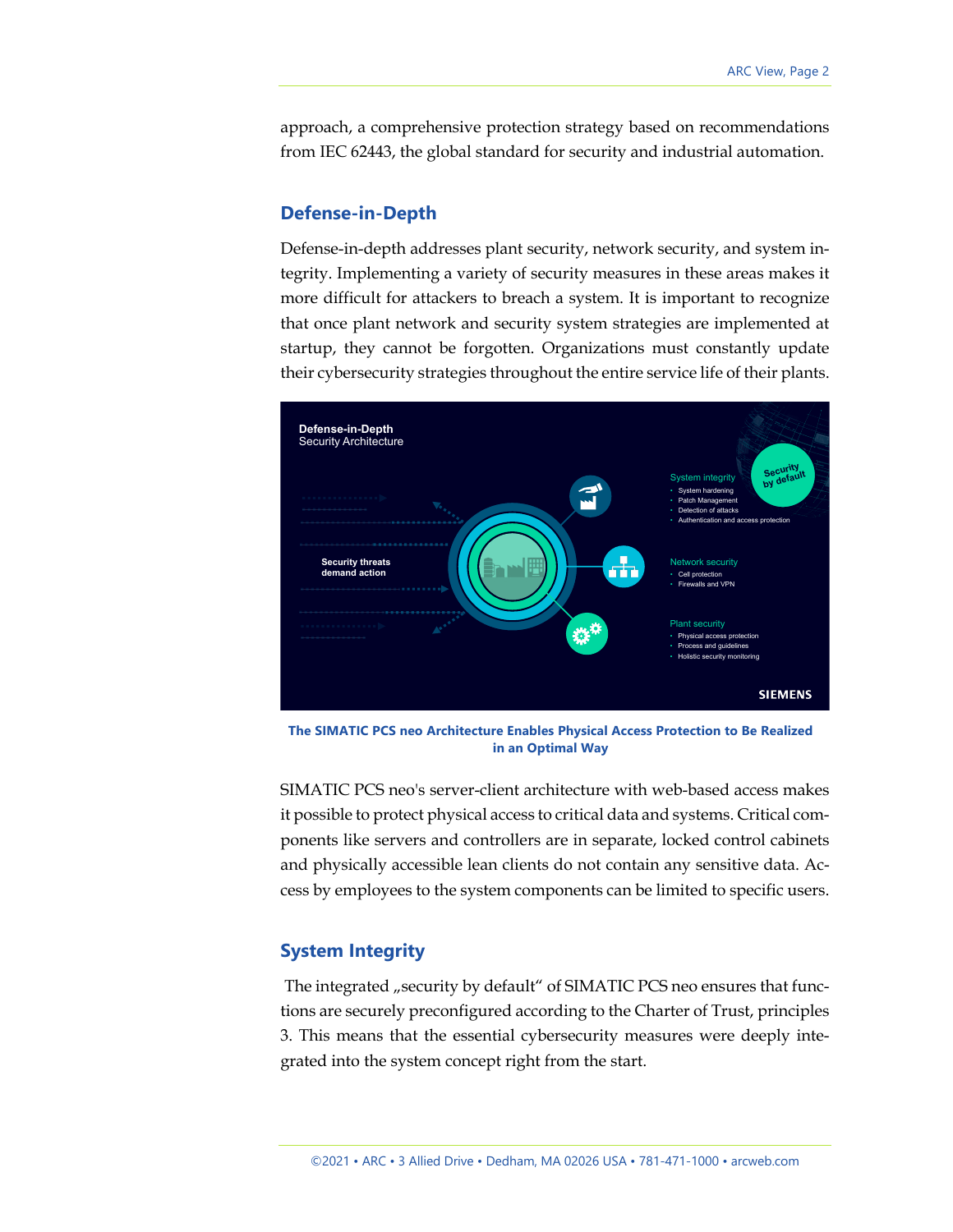SIMATIC PCS neo system integrity ensures that any undetected changes to the automation process are discovered. Authentication and access protection are integrated system functions, and the management is simple and practical, allowing employee rights to be transferred to workplace requirements. Further system hardening is ensured by system modularity. The keyword "least functionality" guarantees that only the required software functionality is installed in the first place. The integrity of the entire system is monitored by digital signatures. This ensures that only unmodified Siemens software is used on the system. These measures reduce the exposure for cyber-attacks right from the start, so that the system can be operated securely.

Sophisticated patch management ensures system integrity throughout the lifecycle. A central overview of the patch status allows discrepancies to be identified immediately. Different software maintenance packages provide updates and system upgrades; these include Basic, Dynamic and Premium packages.

## **SIMATIC PCS myExpert**

An essential part of the software maintenance packages is the function SI-MATIC PCS myExpert. This service allows access to the Siemens expert network, which provides reliable help with all questions about SIMATIC PCS neo, including proactive notifications of vulnerabilities in individual installations.



**SIMATIC PCS myExpert is part of the Software Maintenance Packages**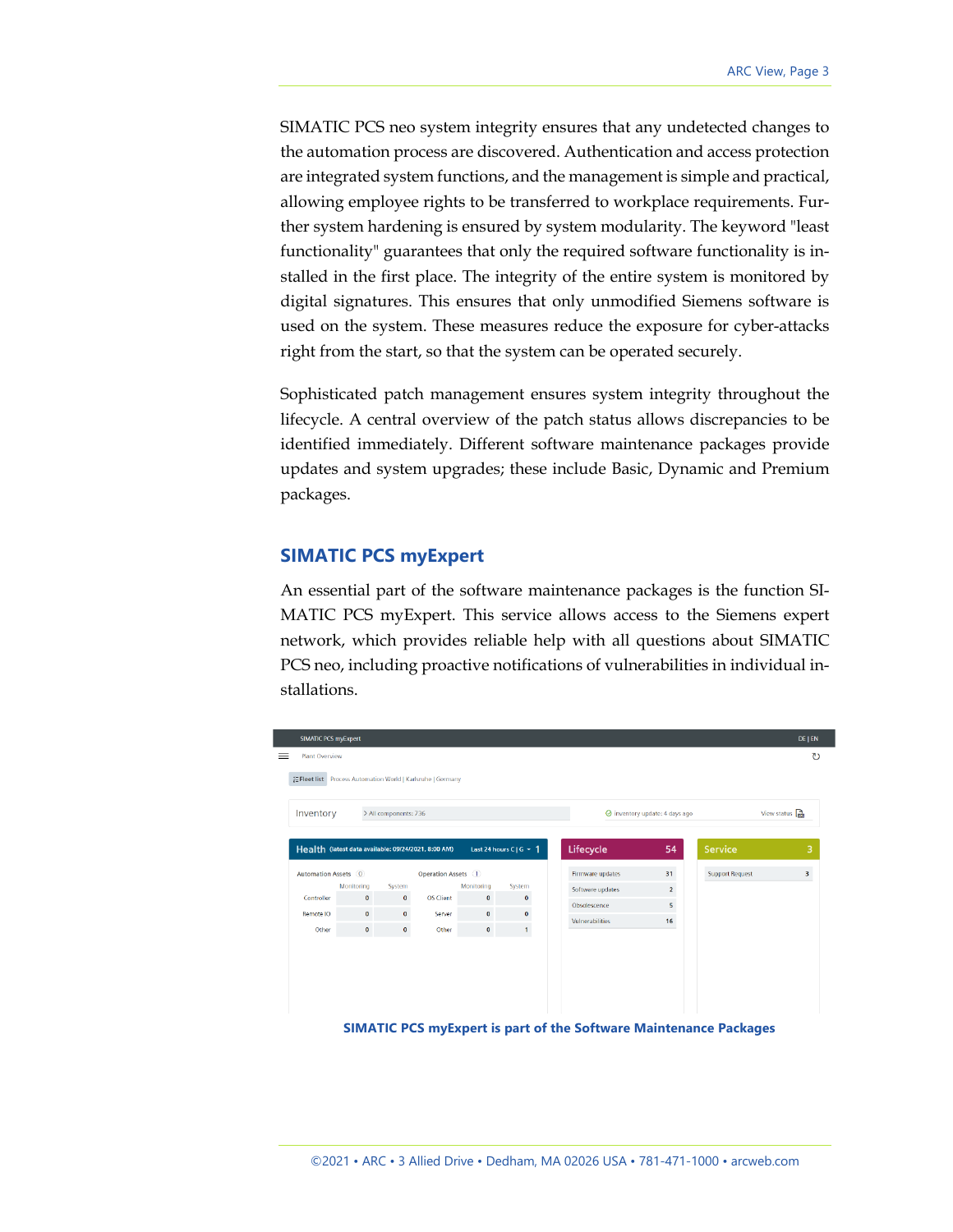### **Network Security**

Similar to the access protection described above, network security is also enhanced. Network cells can be best configured and protected by firewalls and

The integrated "security by default" *of SIMATIC PCS neo ensures that functions are securely preconfigured.* virtual private networks (VPN). SIMATIC PCS neo was designed from the beginning to work in separate network cells, so the communication between the network cells, i.e. between servers and clients, is encrypted using HTTPS. The use of certificates is integrated into the HTTPS communication.

Different firewall layers ensure access rights in the network. In this way, the access rights of users to certain network areas can also be limited.

- The front firewall secures communication with the office network.
- A DMZ allows secure service and support for the plant enviroment. This ensures a controlled and monitored data exchange with the process control network.
- Each host is equipped with a Windows firewall configured by SIMATIC PCS neo.

## **Plant Security**

Industrial security cannot be put into effect by technical measures alone. Instead, it has to be actively applied in all relevant company units as a continuous process. Physical protection of the critical components is enabled by giving only the right employees access to the relevant systems. Access to components containing sensitive information can be configured accordingly.

#### **Certificate Management**

SIMATIC PCS neo is equipped with certificate management right from the start, which makes certificate enrollment, renewal or revocation available to the plant administrator. In addition, a central overview provides all details about the status of the certificates in the plant. The user is free to choose whether to use the certificate authority (CA) integrated in SIMATIC PCS neo or an externally provided Microsoft-based certification authority that is in the responsibility of the customer's IT.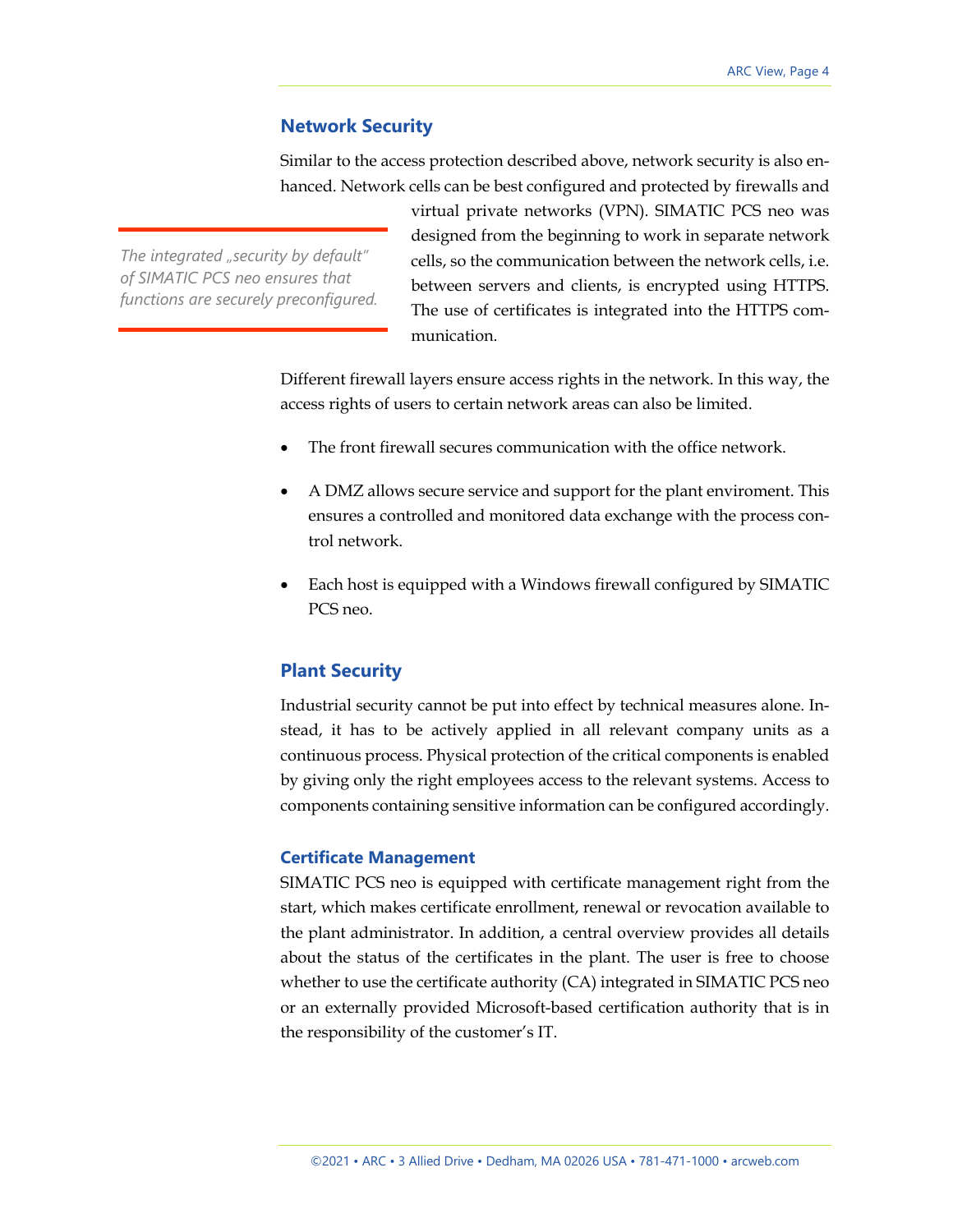#### **Data Protection/User Management**

SIMATIC PCS neo is GDPR-compliant (General Data Protection Regulation, the European Union's data protection law). The creation and maintenance of users and passwords is in the hands and responsibility of the customer (users created remain in the system).

"Security by default" is also fulfilled for user management and is set up during the initial plant installation, i.e. no pre-configured users and passwords are part of SIMATIC PCS neo. If necessary, existing users from the customer's existing IT environment can be mapped into the OT user administration of SIMATIC PCS neo.

#### **Off/Online Operation**

All system components can be operated offline as well as online. This means that the system can be operated on-premise or online.

## **Conclusion**

Process control systems have long lifecycles that match the industrial processes they control and monitor. Features are added as new demands and challenges arise, but a completely new system creates a rare window of opportunity to integrate these features while opening a fresh new path for future development.

With the development of SIMATIC PCS neo, Siemens was able to break with the past and, at the same time, create a bridge to the future. With a fresh start, the new DCS deeply integrates key features like cybersecurity that over the years have been "bolted on" to existing systems. Looking ahead, Siemens studied the way future process engineers expect to interact with DCSes and created a system that supports global collaboration in engineering and operations, and an intuitive, web-based user interface that makes all relevant information available from a single workbench.

Integrating cybersecurity deeply within the system DNA of the DCS was possible by starting with a clean slate. These means that key function are securely preconfigured (security by default) according to Charter of Trust principles and IEC 62443, reducing the DCS's exposure to attack and enabling a plant to be operated securely right from the start.